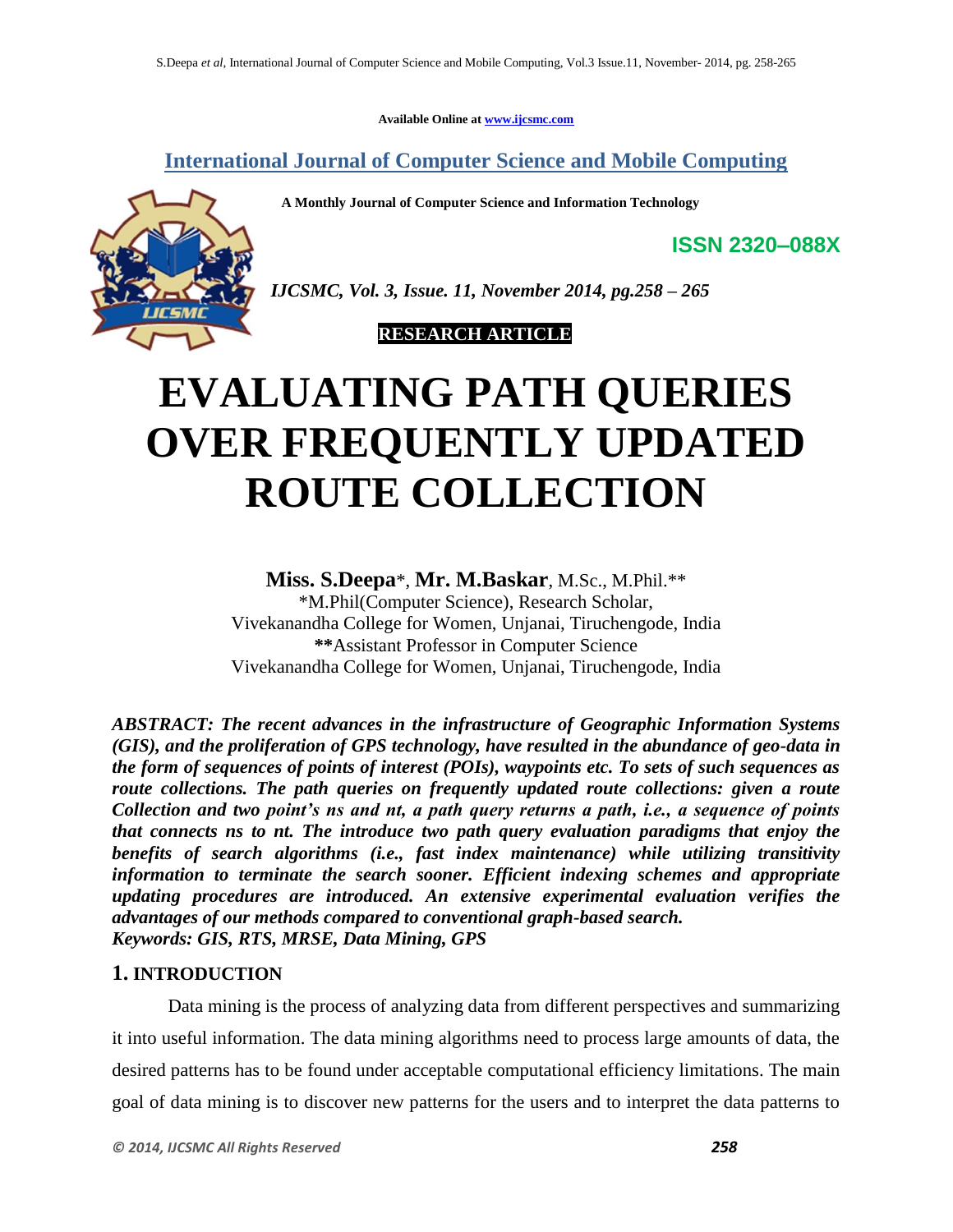provide meaningful and useful information for the users. Data mining has widely use in various do mains such as medical, healthcare, higher education, telecommunication etc. Databases today can range in size into the terabytes more than 1,000,000,000,000 bytes of data. Within these masses of data lies hidden information of strategic importance. But when there are so many trees, how do you draw meaningful conclusions about the forest? The newest answer is data mining, which is being used both to increase revenues and to reduce costs.

The potential returns are enormous. Innovative organizations worldwide are already using data Mining to locate and appeal to higher-value customers, to reconfigure their product offerings to Increase sales, and to minimize losses due to error or fraud. Data mining is a process that uses a variety of data analysis tools to discover patterns and Relationships in data that may be used to make valid predictions. The first and simplest analytical step in data mining is to describe the data summarize its statistical attributes (such as means and standard deviations), visually review it using charts and graphs, and look for potentially meaningful links among variables (such as values that often occur together). As emphasized in the section on the data mining process, collecting, exploring and selecting the right data are critically important. But data description alone cannot provide an action plan. The must build a predictive model based on patterns determined from known results, then test that model on results outside the original samples.

### **1.1 OVERVIEW OF ROUTE COLLECTION**

## **Updating Route Collections**

The case when new routes are added in the collection, while addresses deletions. The all index structures are stored as inverted file on secondary storage. To handle frequent updates, we perform lazy updates, deferring propagation of changes to the disk by maintain additional information in main memory. Then, at some time, a batch update process reflects all changes to the disk resident indices. Insertions are handled by merging memory-resident information with disk-based indices, while deletions require rebuilding of the affected lists.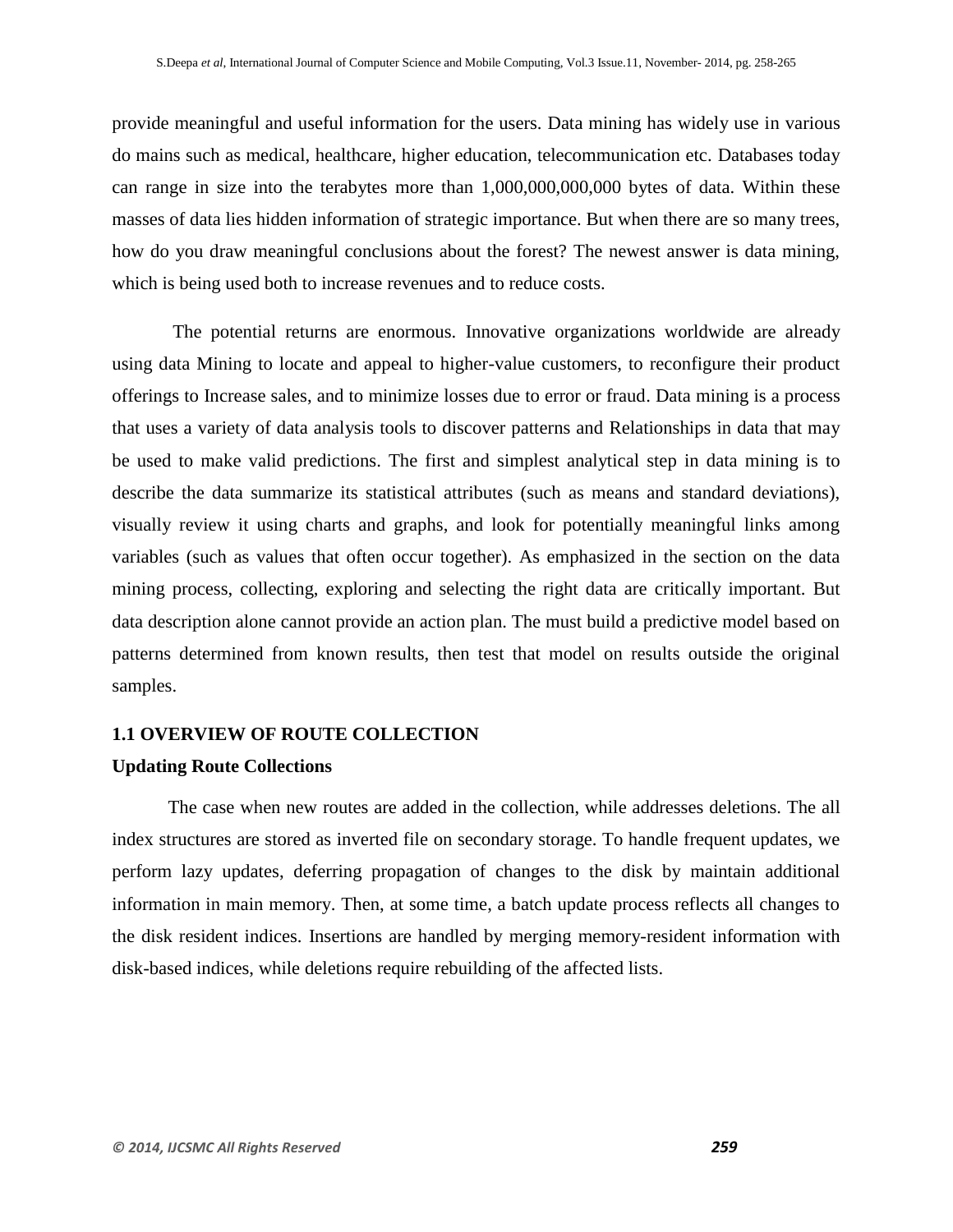

## Routes of Database

# **THE LINK TRAVERSAL SEARCH PARADIGM**

Although the algorithms of Section 3 perform fewer iterations than conventional depthfirst search on the route collection graph GR, they share three shortcomings. First, they perform redundant iterations by visiting non-links. To understand this, consider that the current search node is not a link and belongs to a single route. Further, assume that the algorithm has visited which is the link immediately before. Observe that if the termination condition does not hold at then it neither holds. To make matters worse, retrieving routes is pointless as it contains a single route in which all nodes after are already in the stack.

The second shortcoming is that the termination check is expensive. For current search node, recall that both RTS and RTST retrieve lists routes and routes from R-Index, while RTST additionally retrieves all lists transform T -Index for each included in routes. This cost is amplified by the number of iterations, as the algorithms perform the check for every node popped. The final shortcoming is due to the traversal policy. For each route that the current search node belongs to, the algorithms insert into the stack route subsequences that contain a very large number of nodes. This increases the space requirements of Q (and consequently of sets H, A). More importantly, however, some of these nodes may never be visited, which results to redundant I/Os incurred to retrieve them.

A good model should never be confused with reality (you know a road map isn't a perfect representation of the actual road), but it can be a useful guide to understanding your business.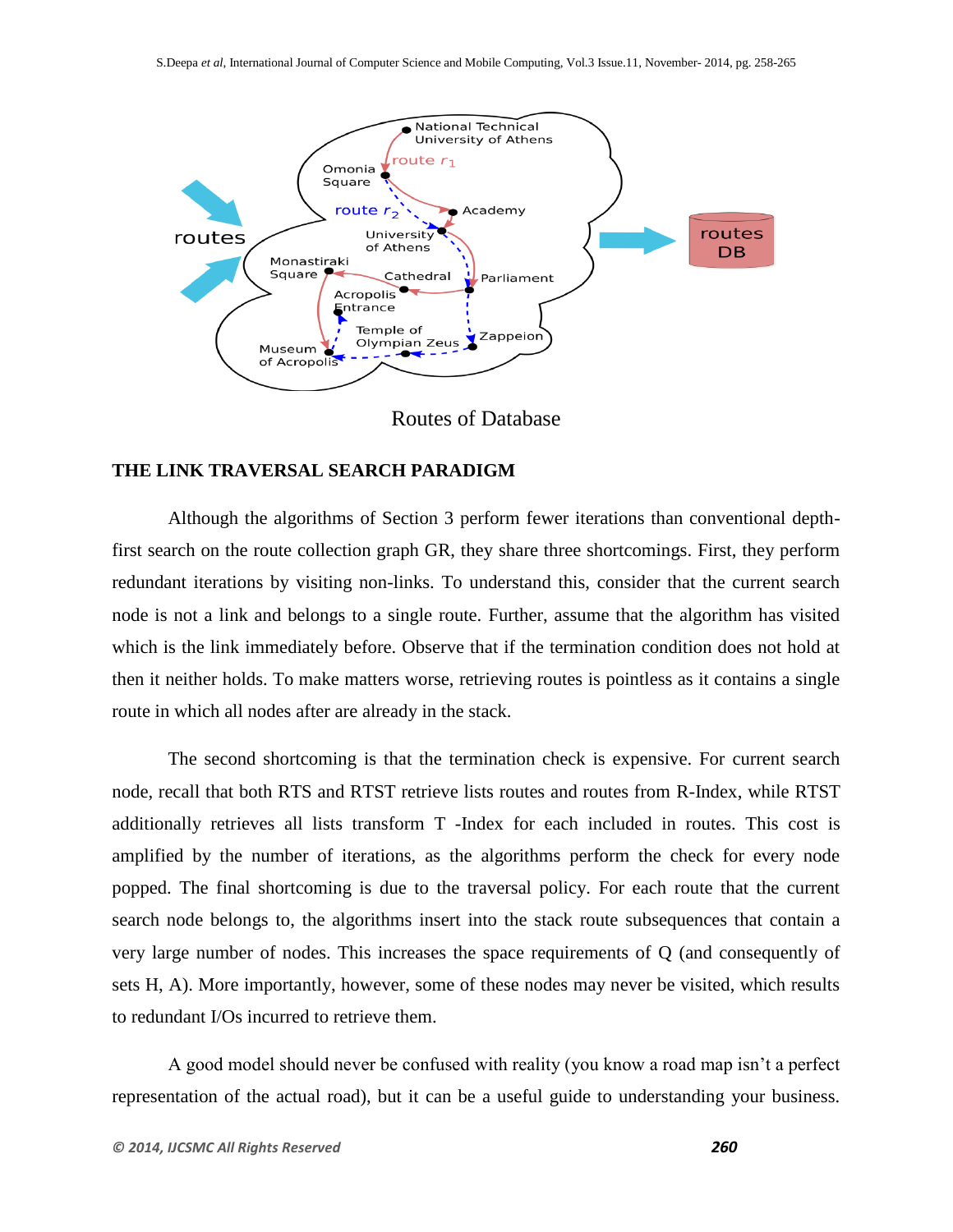The final step is to empirically verify the model. For example, from a database of customers who have already responded to a particular offer, you've built a model predicting which prospects are likeliest to respond to the same offer.

## **2. LITERATURE SURVEY**

P.Bouros, S.Skiadopoulos, T.Dalamagas, D.Sacharidis, and T.K.Sellis. The propose a novel framework, called Mobile Commerce Explorer (MCE), for mining and prediction of mobile users' movements and purchase transactions under the context of mobile commerce. To our best knowledge, this is the first work that facilitates mining and prediction of mobile users' commerce behaviors in order to recommend stores and items previously unknown to a user. The perform an extensive experimental evaluation by simulation and show that our proposals produce excellent results. T. H. Cormen, C. E. Leiserson, R. L. Rivest, and C. Stein Searching temporal patterns on personal histories that have hundreds or thousands of events with tens of thousands of histories in a database can take a long time. Our experience in building a query interface extension for Amalgam revealed some performance problems using SQL. A temporal pattern query in SQL is not feasible for the hospital's database of thousands of patients because of prohibitively high number of self-join operations. Only after building additional indices and preprocessing (which it can take hours) could a temporal pattern query be managed Even so, the running time increases exponentially with the number of elements in the pattern. J. Cheng, J. X. Yu, X. Lin, H.Wang, and P. S. Yu To consider path queries on frequently updated route collections: given a route collection and two points ns and nt, a path query returns a path, i.e., a sequence of points, that connects ns to nt. We introduce two path query evaluation paradigms that enjoy the benefits of search algorithms (i.e., fast index maintenance) while utilizing transitivity information to terminate the search sooner. Efficient indexing schemes and appropriate updating procedures are introduced. An extensive experimental evaluation verifies the advantages of our methods compared to conventional graph-based search.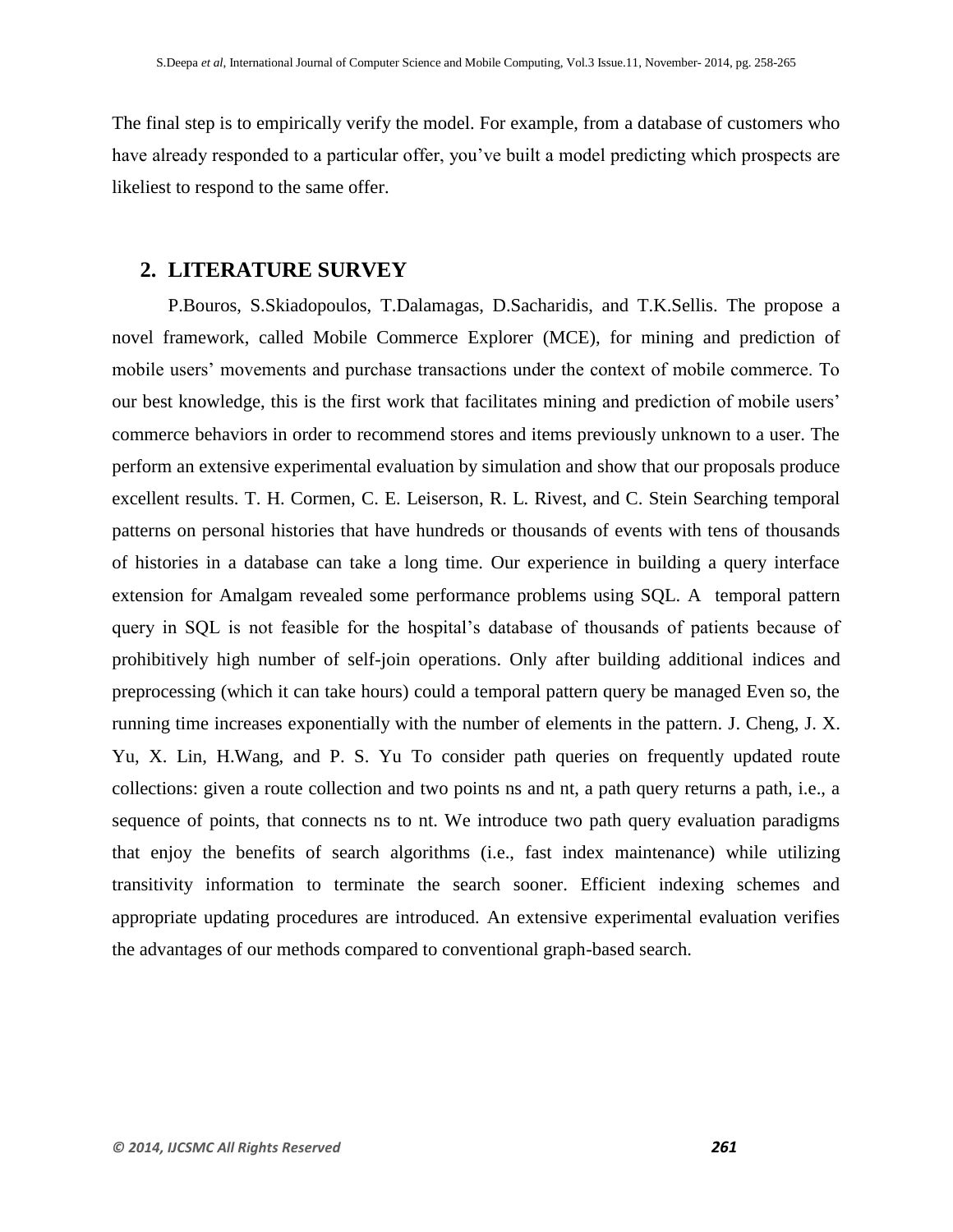# **3. ALGORITHM**

## **FILTER ALGORITHM**

Input: D (F0, F1... Fn−1) // a training data set with N features

S0 // a subset from which to start the search

 $\delta$  // a stopping criterion

Output: Sbest // an optimal subset

step1: begin

```
step2: initialize: Sbest = S0;
```
step3:  $\gamma$ best = eval (S0, D, M); // evaluate S0 by an independent measure M

step4: do begin

step5:  $S =$  generate (D); // generate a subset for evaluation

step6:  $\gamma$  = eval(S, D, M); // evaluate the current subset S by M

step7: if ( $\gamma$  is better than  $\gamma$ best)

step8: γbest = γ;

step9: Sbest =  $S$ ;

step10: end until ( $\delta$  is reached);

step11: return Sbest;

step12: end;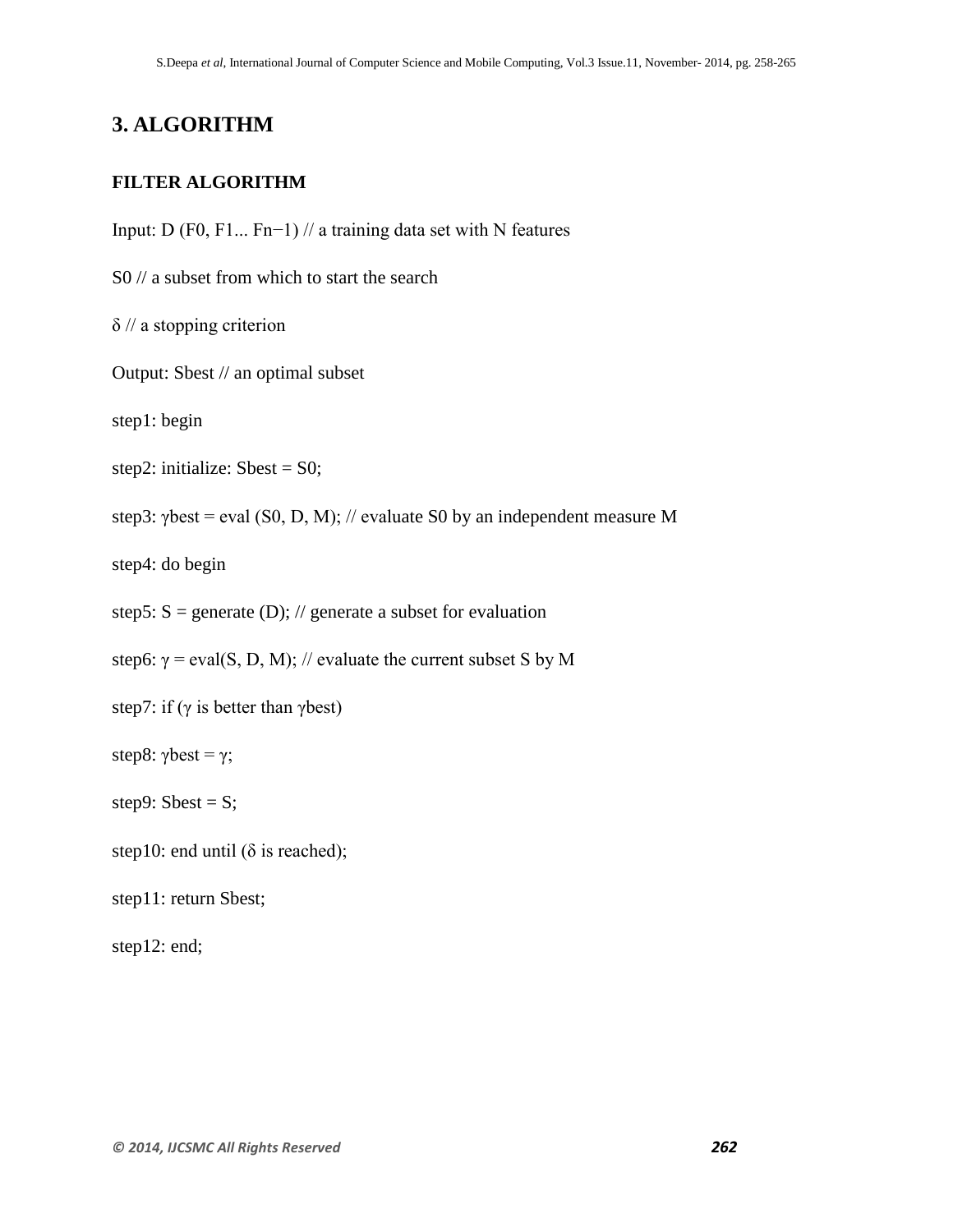# **4. EXPERIMENTAL RESULT**

This section presents a detailed study of all algorithms introduced. This Section details the setting, while evaluate index construction, querying and index maintenance, respectively, of all methods.

## **EXPERIMENTAL SETUP**

The route traversal methods, RTS and RTST, and the link traversal algorithms, LTS, LTST and LTS-k. To gauge performance we compare against conventional depth-first search (DFS) on the reduced routes graph GR. All algorithms are written in C++ and compiled with the evaluation is performed on a 3 GHz Intel Core 2 Duo CPU with 4GB RAM running Debian Linux. We generate synthetic route collections varying the following parameters:

- (1) The number of routes in the collection,  $|R|$ ,
- (2) The route length,
- (3) The number of distinct nodes in the routes, |N|, and

(4) The links/nodes ratio. In each experiment, we vary one of the parameters while we keep the others to their default values.

## **EVALUATING PATH QUERIES**

The efficiency of the proposed methods for processing PATH queries. All reported values are the averages taken by posing 5,000 distinct queries. Note that in Sections all considered queries have an answer, i.e., a path exists; the case of queries with no answer is investigated in the Section. Route vs link traversal search. The route traversal search methods RTS and RTST against the basic link traversal search algorithm LTS in terms of the execution time, while varying  $|R|$ ,  $|N|$  and in respectively.

**Varying the number of routes**  $|R|$ . As  $|R|$  increases, finding a path between two nodes becomes easier. This is exhibited by RTST and LTS. In contrast, the execution time of RTS increases with  $|R|$  as it performs more iteration compared to RTST, which has a stronger termination condition, and to LTS, which only visits links.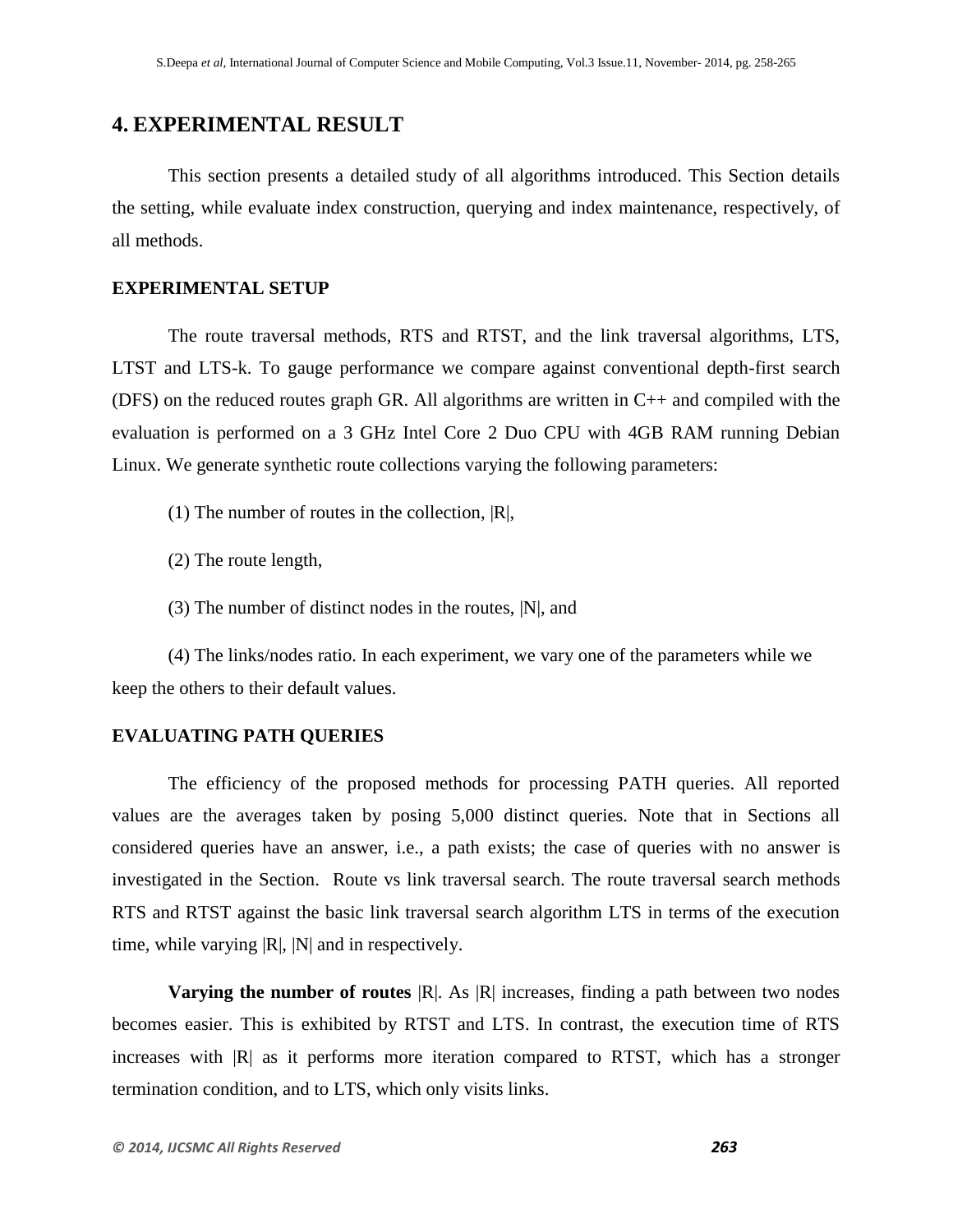**Varying the route length** The same observations hold when the route length increases. The performance of RTS deteriorates faster, since, in addition to requiring more iteration, each iteration costs more, as RTS inserts in the stack longer subsequences of routes.

**Varying the number of nodes**  $[N]$ . When  $[N]$  increases, finding a path becomes harder. The advantage of RTST over RTS decreases with |N|, because the benefit of a stronger termination condition diminishes as the total execution time is dominated by the number of iterations required. The advantage of LTS over RTS decreases because the benefit of traversing the links diminishes as each link is contained in fewer routes. Note that even for large |N|, not examined in This experiments set, RTS can never outperform LTS as they employ the same termination condition and RTS will always need more iterations than LTS. The same argument carries to RTST compared to LTST.

## **5. CONCLUSION AND FUTURE SCOPE**

The problem of evaluating path queries on large disk-resident routes collections that are frequently updated. It introduced two generic search based paradigms, route traversal search and link traversal search, that exploit local transitivity information to expedite path query evaluation. The involved index structures and their maintenance strategies are designed to cope with frequent updates

The first time to define and solve the problem of multi-keyword ranked search over encrypted cloud data, and establish a variety of privacy requirements. Among various multikeyword semantics, we choose the efficient principle of "coordinate matching", i.e., as many matches as possible, to effectively capture similarity between query keywords and outsourced documents, and use "inner product similarity" to quantitatively formalize such a principle for similarity measurement. For meeting the challenge of supporting multi-keyword semantic without privacy breaches, first propose a basic MRSE scheme using secure inner product computation, and significantly improve it to achieve privacy requirements in two levels of threat models. Thorough analysis investigating privacy and efficiency guarantees of proposed schemes is given, and experiments on the real-world dataset show our proposed schemes introduce low overhead on both computation and communication.